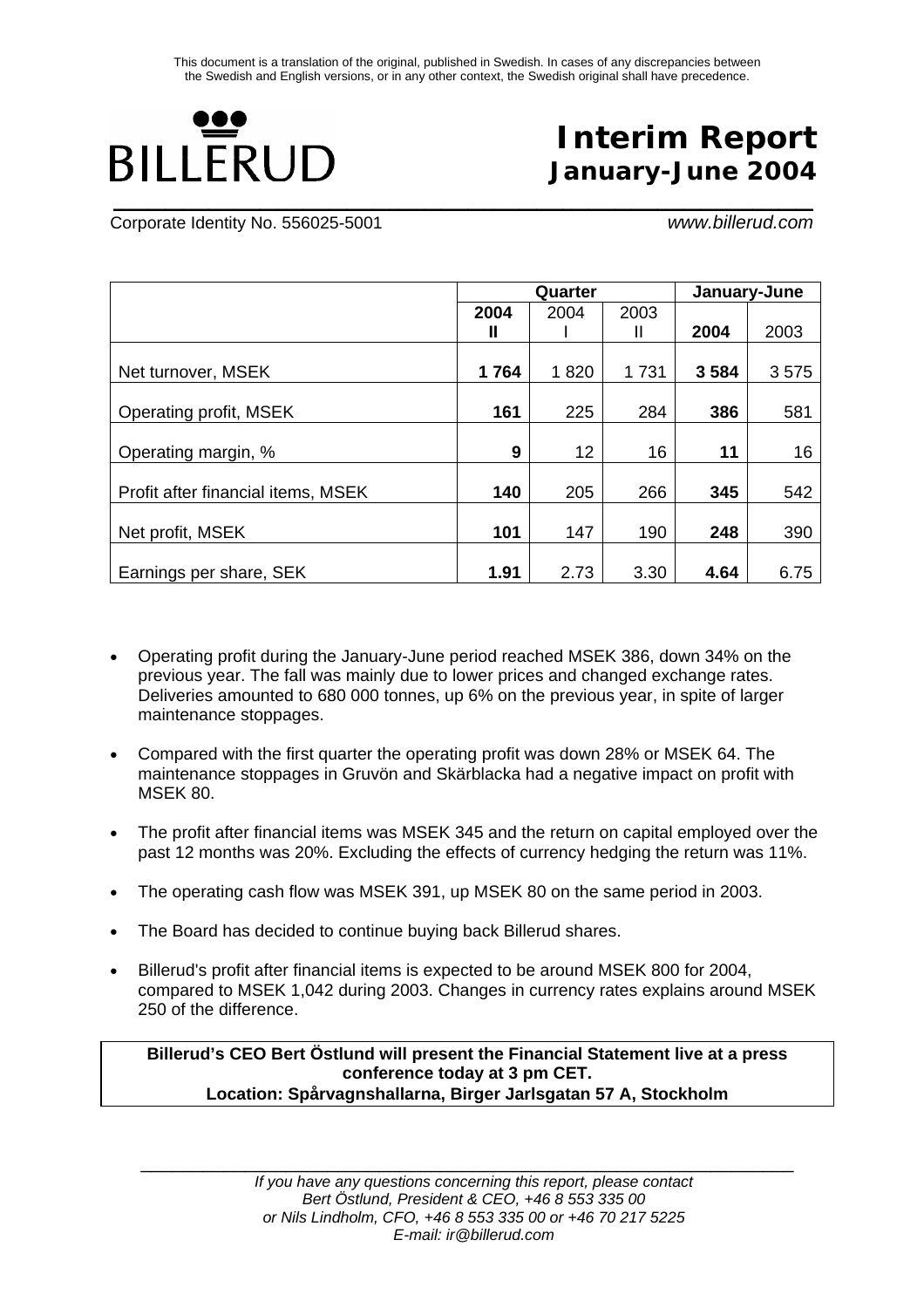## **Billerud Group**

## **Market**

Deliveries in the second quarter amounted to 323,000 tonnes, down around 10% on the first quarter. The decrease was due to the maintenance stoppages at Billerud's two largest mills, Gruvön and Skärblacka. During the first half of the year deliveries have reached 680,000 tonnes, up around 6% on 2003.

Nearly unchanged orderbooks was noted for Billerud's packaging paper during the second quarter. Prices were raised for Billerud's containerboard products and were generally stable for other products. Due to an improved customer mix, average prices increased compared to the first quarter. Price rises have been announced for kraft paper starting from the third quarter. Deliveries of packaging paper amounted to 249,000 tonnes during the second quarter, down 8% on the first quarter. During the first six months deliveries totalled 519,000 tonnes, up 7% on the same period in 2003.

Price for long fibre sulphate pulp increased during the quarter. The market price climbed from USD 620 per tonne at the end of March to the current price of around USD 660 per tonne. Billerud's deliveries of market pulp fell by 15% compared with the first quarter and amounted to 74,000 tonnes. Deliveries during the first six months totalled 161,000 tonnes, up 6% compared with the same period last year.

## **Sales and results**

As previously announced, Billerud acquired the UK packaging paper company Henry Cooke Ltd on 27 February 2004. The name of the company has been changed to Billerud Beetham Ltd and has been consolidated in the Billerud Group from March 2004.

#### *Second quarter*

Net turnover for the second quarter amounted to MSEK 1,764, down 3% on the first quarter. Higher average prices during the quarter could not compensate for the reduction in volumes of about 10% due to the maintenance stoppages.

The operating profit was MSEK 161, down MSEK 64, or 28%, on the previous quarter. Lower contribution due to the maintenance stoppages reduced operating profit with about MSEK 80. Results were also affected by an MSEK 7 retroactive charge for electricity tax for the period August 2003 to June 2004.

Comments for the earnings trend for each product area are presented on page 5.

Net financial items amounted to MSEK -21 and were mainly interest charges for Billerud's syndicated bank loan and other loans. The profit after financial items amounted to MSEK 140.

#### *January- June*

Net turnover amounted to MSEK 3,584, virtually unchanged on the same period in 2003. During the period Beetham's net effect on the Billerud Group's turnover was MSEK 113 and on deliveries around 8,000 tonnes. The acquisition boosted turnover by around 3%. Group turnover was further boosted by around 5% due to higher volumes. These increases were offset by lower average prices (expressed in SEK), which meant that turnover was unchanged.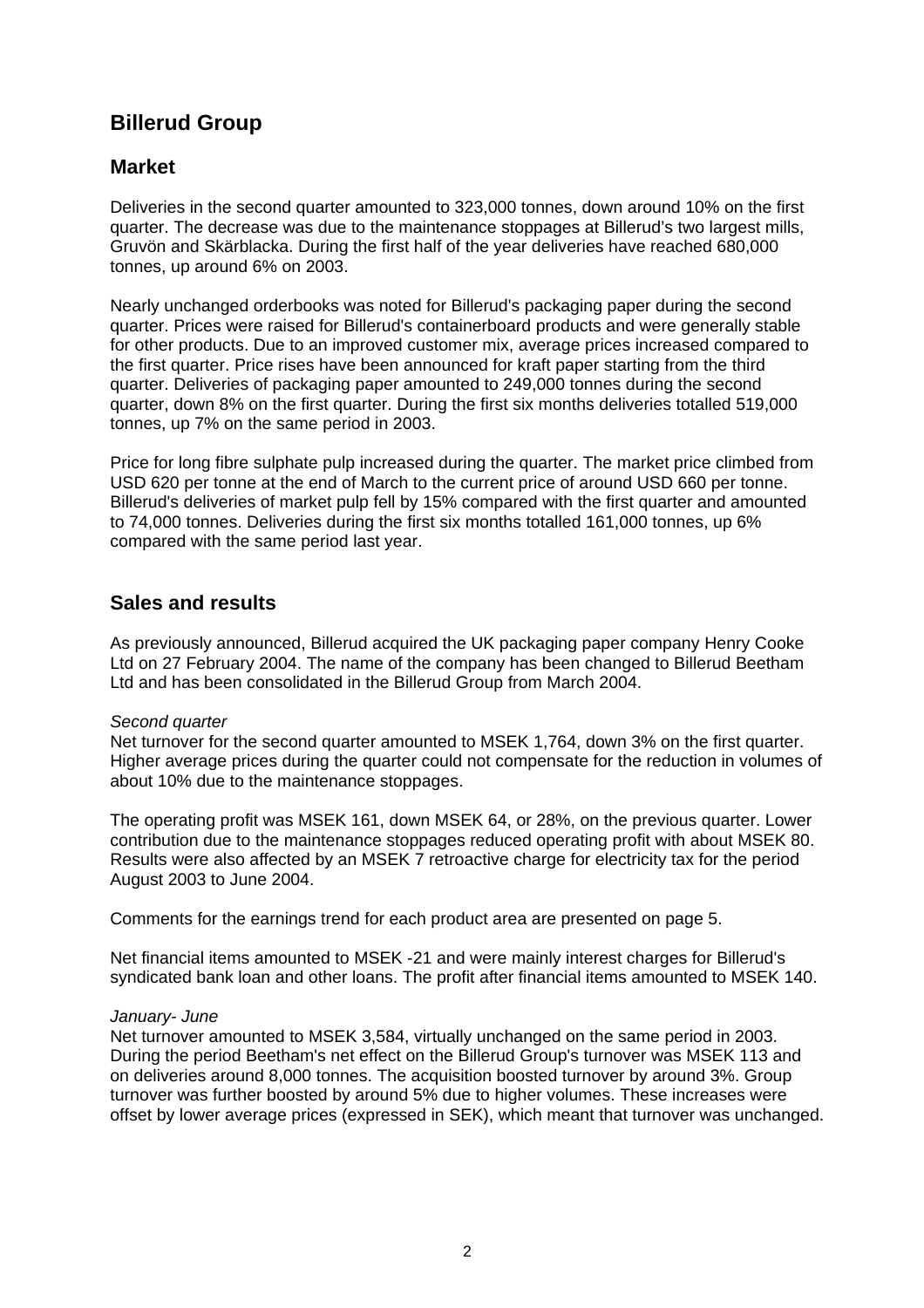The operating profit was MSEK 386, down MSEK 195 or 34% on the same period in 2003. The change was due to the following components (expressed in MSEK):

| Increased delivery volumes                      | +80    |
|-------------------------------------------------|--------|
| Lower sales prices, expressed in local currency | $-155$ |
| Lower costs                                     | $+30$  |
| Profit fall due to changed exchange rates       | -150   |
| Total fall in operating profit                  | -195   |

A system for electricity certificates was introduced in Sweden from 1 May 2003. Revenues from sold certificates are reported as a reduction in electricity costs. The table above includes a reduction in costs of around MSEK 50 due to the sale of electricity certificates. A retroactive electricity tax charge of around MSEK 7 for the period August 2003 to June 2004 is also included.

Net financial items amounted to MSEK -41, down MSEK 2 or 5%, compared with the same period in 2003. The decline is completely due to one-off costs relating to the refinancing of Billerud's syndicated bank loan.

The estimated tax charge was MSEK 97, corresponding to a tax rate of 28%.

## **Foreign exchange exposure**

During the first six months of 2004 net flows were hedged at the following rates: EUR/SEK 9.30, USD/SEK 9.01 and GBP/SEK 14.07. Currency hedging of USD and GBP had an overall positive effect on net turnover and thus the operating profit of MSEK 194, of which 9% was due to EUR, 89% to USD and 2% to GBP. For the second quarter alone, the effects of hedging were positive at MSEK 91, of which 19% was due to hedging of EUR and 81% to hedging of USD.

Another impact on profits comes from customer receivables in foreign currency being valued at the hedged rates at the end of the period. Including this re-evaluation, the change in exchange rates had a negative effect on profits during the January-June period of around MSEK 150 compared with the same period in 2003.

Billerud has hedged around 100% of estimated net flows in EUR over 15 months, around 42% of estimated net flows in USD over 12 months and around 54% of estimated net flows in GBP over 12 months at the rates shown below. At present, 77% of hedged amounts are in EUR, 20% in USD and 3% in GBP.

| <u>Heuged exchange rates for the Hext TJ Millims (HVE quarters)</u> |          |          |          |          |          |         |  |  |  |
|---------------------------------------------------------------------|----------|----------|----------|----------|----------|---------|--|--|--|
| <b>Currency</b>                                                     | Q 3 2004 | Q 4 2004 | Q 1 2005 | Q 2 2005 | Q 3 2005 | Average |  |  |  |
| <b>EUR/SEK</b>                                                      | 9.22     | 9,28     | 9.14     | 9,22     | 9,18     | 9,21    |  |  |  |
| USD/SEK                                                             | 8.44     | 8,50     | 7,67     | 7,62     | -        | 8,34    |  |  |  |
| <b>GBP/SEK</b>                                                      | 13,23    | 13,17    | 13,48    | 13,53    | -        | 13,29   |  |  |  |

#### **Hedged exchange rates for the next 15 months (five quarters)**

Outstanding contracts, not matched by accounts receivable, as of 30 June 2004, had no effect on profits. If these contracts had been redeemed on the closing date it would have had a positive effect on profits of MSEK 79.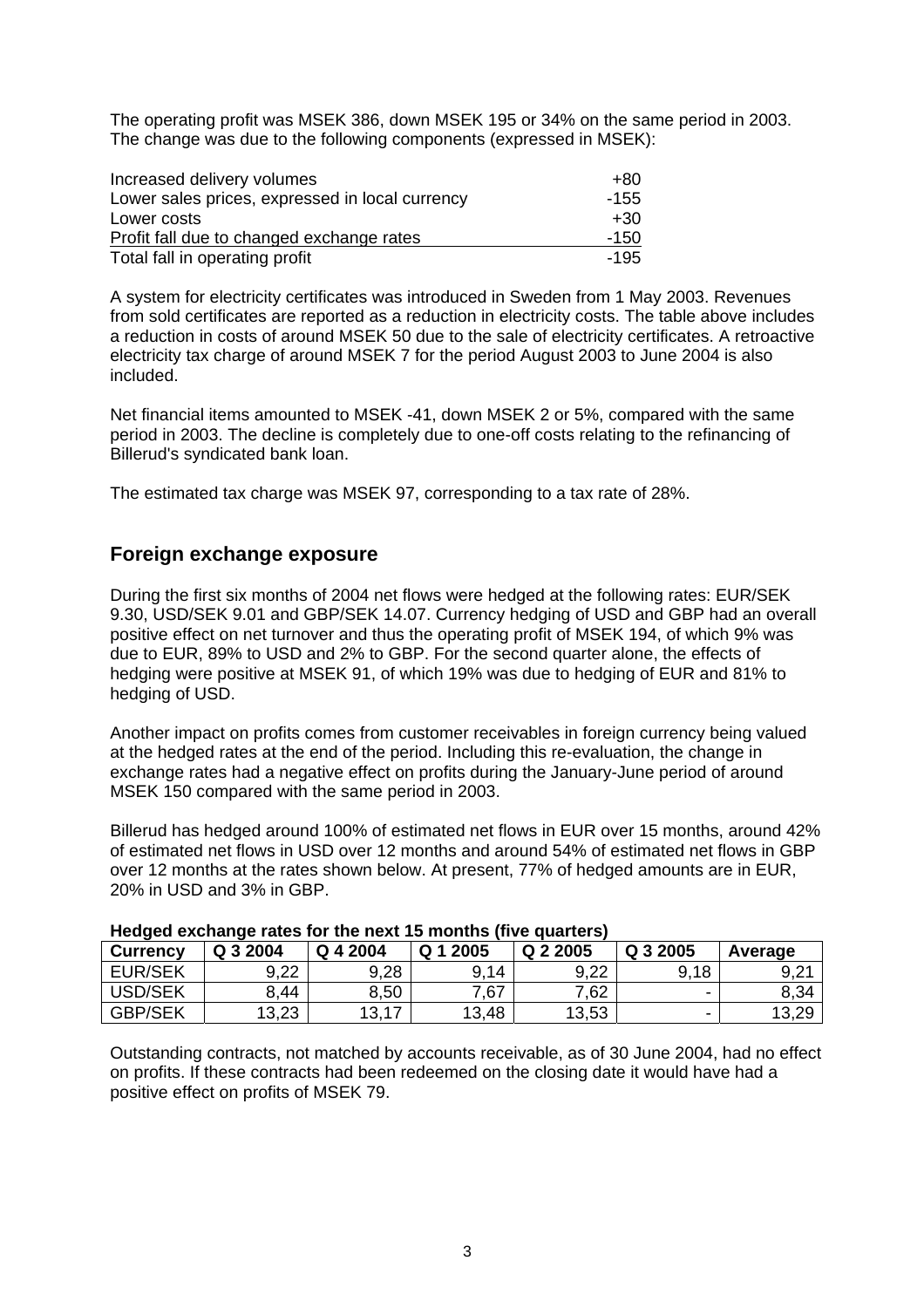## **Investments and capital employed**

Investments in fixed assets during the period January-June 2004 amounted to MSEK 232, while depreciation in the same period was MSEK 205. The main investments were in the biological treatment plant at Gruvön and in higher capacity for sack paper and kraft paper at Skärblacka.

For the full year, investments are expected to be slightly above the depreciation level, which is expected to be at around MSEK 400.

Billerud's capital employed amounted to MSEK 4,506 as of 30 June 2004, compared with MSEK 4,424 at the end of 2003. The increase is mainly due to the acquisition of Billerud Beetham.

The return on capital employed, calculated over the latest 12-month period, was 20%, compared with 24% for the full year in 2003. The return on shareholders' equity after tax was 19%. If the positive effects of currency contracts are excluded, the return over the latest 12 month period was 11%.

## **Cash flow and financial position**

Cash flow from current activities during the first six months amounted to MSEK 621. Cash flow in 2004 is being affected positively by Billerud not having to make supplementary preliminary tax payments, which was the case in 2003. The ongoing investments are lower than for the same period in 2003. Operating cash flow amounted to MSEK 391, up MSEK 80 on the same period in 2003.

The acquisition of Billerud Beetham affected cash flow by MSEK 222, of which MSEK 209 was payment for shares and the assumption of net debt. The remaining amount concerns costs of around MSEK 6 in connection with the take-over and costs of around MSEK 7 for changes in the sales organisation. Cash flow in the company from the acquisition date is reported in the cash flow statement.

During the period MSEK 346 was paid in dividends and MSEK 168 in share buy-backs. A total of MSEK 514 was therefore paid out to shareholders. The difference between the actual dividend, MSEK 346, and the dividend proposed in the Annual Report, MSEK 352, is related to share buy-backs. From 1 January 2004 up to the record date for the dividend payment Billerud AB acquired 875,000 shares for which no dividend was paid.

External borrowings increased by MSEK 535 during the period and liquid assets increased by MSEK 190. Net debt increased by MSEK 359.

The Group's net debt/equity ratio at the end of the period was 0.54, compared with 0.38 at the end of 2003 and 0.48 on 30 June 2003. The increase in the net debt/equity ratio during 2004 was a consequence of dividend and share buy-back costs and the acquisition of Billerud Beetham and is in accordance with Billerud's financial goals.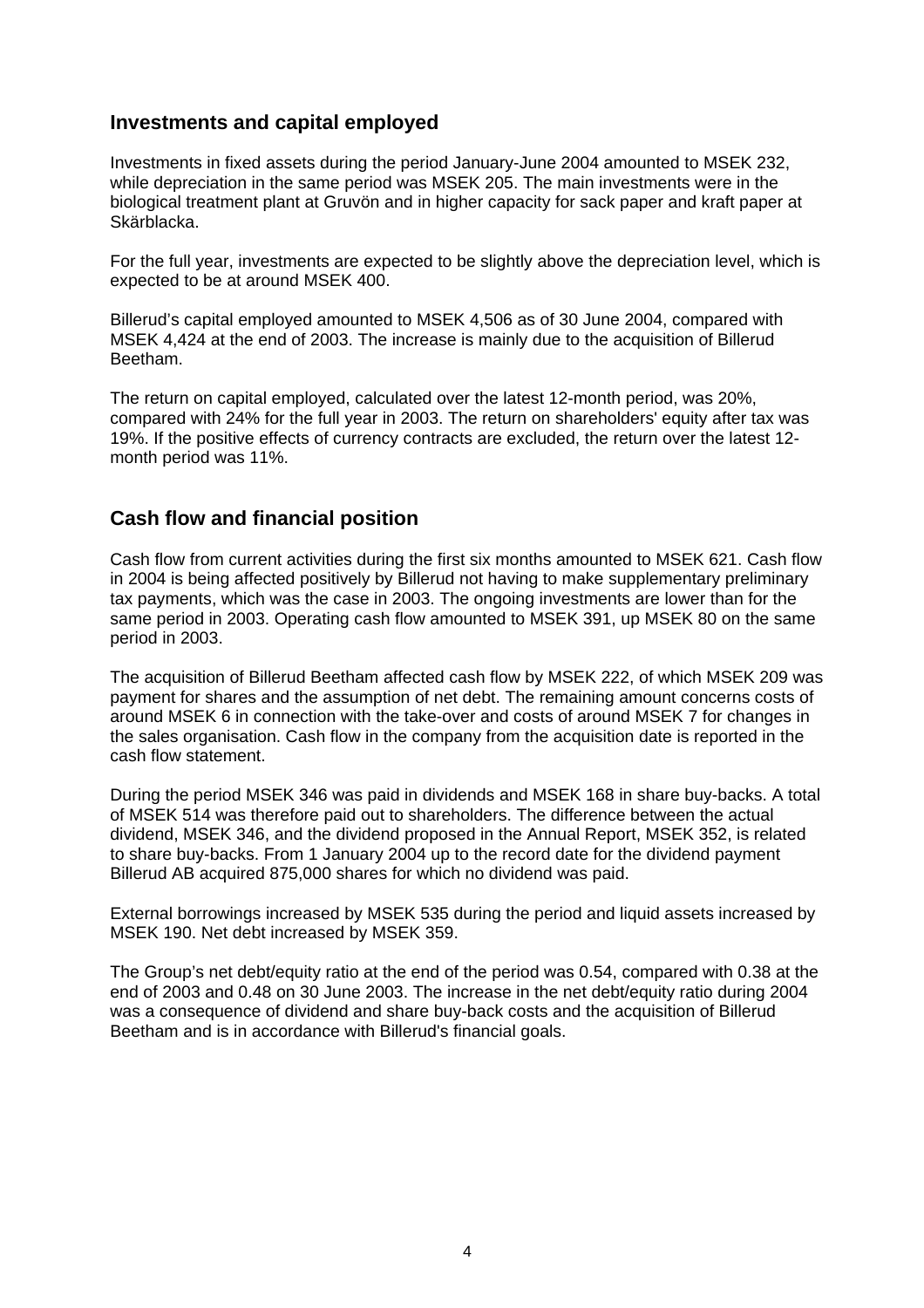#### **Cash flow analysis in summary**

| MSEK (positive figure indicates a reduction in | Jan-June | Jan-March | April-June | Jan-June |
|------------------------------------------------|----------|-----------|------------|----------|
| debt)                                          | 2004     | 2004      | 2004       | 2003     |
| <b>Current activities</b>                      | 621      | 326       | 295        | 559      |
| Investment activities                          | $-230$   | -78       | $-152$     | $-248$   |
| Operating cash flow                            | 391      | 248       | 143        | 311      |
|                                                |          |           |            |          |
| Acquisition of Henry Cooke Ltd                 | $-222$   | $-222$    |            |          |
| Cash flow after investment activities          | 169      | 26        | 143        | 311      |
|                                                |          |           |            |          |
| <b>Dividend</b>                                | $-346$   |           | $-346$     | $-376$   |
| Share buy-back                                 | $-168$   | -96       | $-72$      | -52      |
| To shareholders                                | $-514$   | $-96$     | $-418$     | $-428$   |
|                                                |          |           |            |          |
| Other, items not affecting cash flow           | $-14$    | $-16$     | 2          | -8       |
| Change in net debt during the period           | $-359$   | $-86$     | $-273$     | $-125$   |

## **Financing**

Interest-bearing loans as of 30 June 2004 amounted to MSEK 2,006. This includes utilisation of a syndicated bank loan of MSEK 341, bond loans of MSEK 742 and utilisation of Billerud's certificate programme of MSEK 894 (of a maximum MSEK 1,000). There is also a convertible debenture with a market value of MSEK 29.

#### **Personnel**

The average number of employees during the first quarter of 2004 was 2,558, compared with 2,388 in the first six months of 2003. The increase is primarily due to the acquisition of Billerud Beetham.

## **Product areas**

Billerud's activities consist of three product areas – Kraft paper, Containerboard and Market pulp – which are strongly integrated in terms of production, making them hard to identify for accounting purposes. Risks and opportunities do not differ significantly between the product areas. Billerud has chosen to report and control its activities in these three product areas, which in the company's judgement form a joint operation and a primary segment. Markets are not considered to differ significantly in terms of risks and opportunities.

#### **Net turnover and operating profit**

|                        | Net turnover   |     |             |      |                 |                 |                | Operating profit |        |                   |       |             |
|------------------------|----------------|-----|-------------|------|-----------------|-----------------|----------------|------------------|--------|-------------------|-------|-------------|
|                        | Q <sub>2</sub> | Q 1 | $\%$        |      | Jan-Jun Jan-Jun | $\%$            | Q <sub>2</sub> | Q 1              |        | % Jan-Jun Jan-Jun |       | $\%$        |
| <b>MSEK</b>            | 2004           |     | 2004 change | 2004 |                 | 2003 change     | 2004           | 2004             | change | 2004              |       | 2003 change |
| Kraft paper            | 929            | 902 | 3           | 1831 | 1818            |                 | 106            | 138              | $-23$  | 244               | 371   | $-34$       |
| Containerboard         | 470            | 520 | $-10$       | 990  | 1 0 6 2         | -7              |                | 34               | $-97$  | 35                | 173   | -80         |
| Market pulp            | 365            | 398 | -8          | 763  | 695             | 10 <sub>1</sub> | 64             | 63               | 2      | 127               | 61    | 108         |
| Other and eliminations |                |     |             |      | -               |                 | $-10$          | -10              |        | $-20$             | $-24$ |             |
| <b>Total Group</b>     | 1764           | 820 | -3          | 3584 | 3575            |                 | 161            | 225              | $-28$  | 386               | 581   | $-34$       |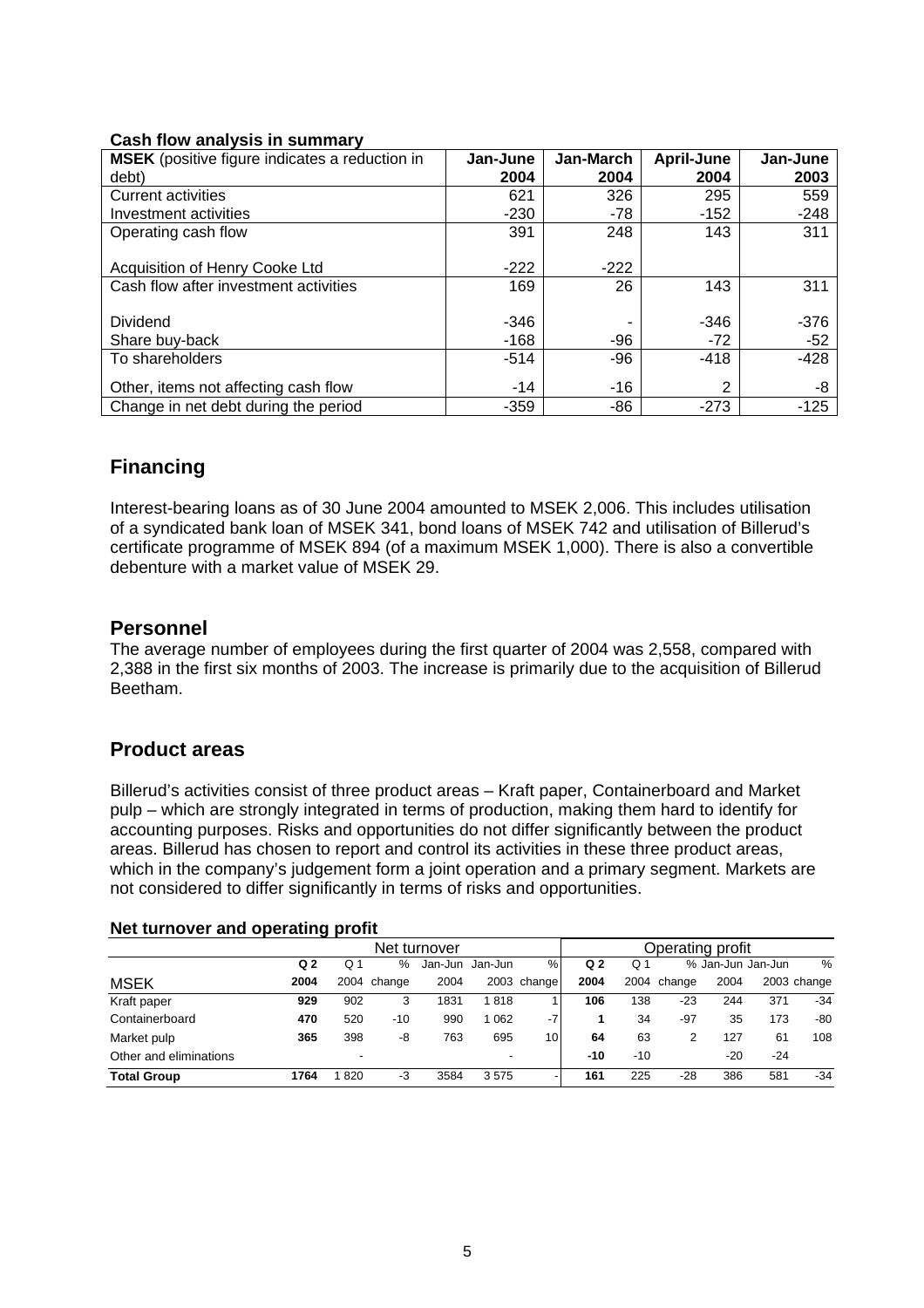#### *Kraft paper*

#### *Second quarter*

The operating profit for the quarter was MSEK 106, down MSEK 32, or 23%, on the first quarter mainly due to lower volumes and higher costs. The average price level was slightly higher during the second quarter.

#### *January-June*

The operating profit was MSEK 244, down 34%, mainly due to lower prices and negative currency effects, which was partly compensated by an 11% increase in delivery volumes.

#### *Containerboard*

#### *Second quarter*

The operating profit for the quarter was MSEK 1, down MSEK 33, or 97%, on the previous quarter. Delivery volumes were down 13% and the cost level was higher, mainly due to the maintenance stoppage at Gruvön and Skärblacka. Average prices were slightly higher than the previous quarter.

#### *January-June*

The operating profit was MSEK 35, down 80% on the same period in 2003, mainly due to lower prices.

#### *Market pulp*

#### *Second quarter*

The operating profit for the quarter was MSEK 64, up MSEK 1 or 2% on the first quarter.

#### *January-June*

The operating profit was MSEK 127, up MSEK 66 or 108% compared with the same period in 2003 due to higher prices, a 6% increase in delivery volumes and lower costs.

## **Parent company**

Billerud AB comprises the Gruvön mill, the sales organisation for the Nordic markets and markets outside Europe, and head office functions.

Net turnover in the first six months of 2004 amounted to MSEK 1,512. The profit after financial items amounted to MSEK 52. Fixed-asset investments, excluding shares, amounted to MSEK 137. The average number of employees was 1,167. Liquid assets and short-term investments amounted to MSEK 459.

## **Buy-back of shares and share distribution**

Billerud's Board of Directors has decided to continue buying back the company's own shares. The decision is part of changes to the company's capital structure in accordance with the financial goals, which includes maintaining the debt/equity ratio between 0.6 and 0.9. Shares will be acquired on the stock exchange at market rates.

During the first six months of 2004 Billerud has bought back 1,478,000 shares at an average price of around SEK 113.37 per share. After the buy-back the company's holding of its own shares is now 5,260,000 shares, which represents around 9% of the total number of shares.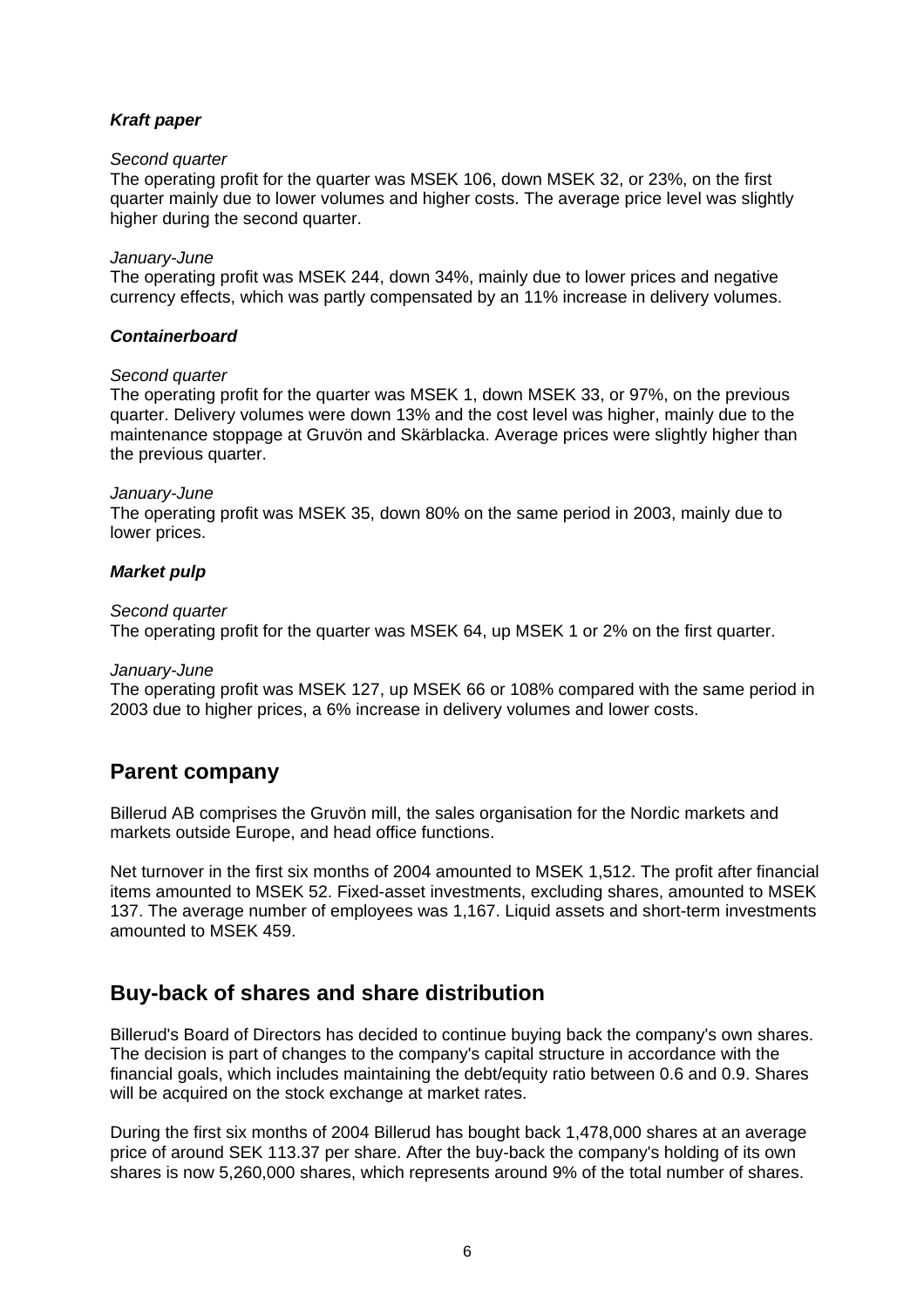The Annual General Meeting held on 5 May 2004 voted to write down the company's share capital by 58,212,500 SEK by withdrawing without repayment 4,657,000 shares bought back by the company at the time of the AGM. An application has been made at the county court for permission to perform this transaction, and a decision is expected in September 2004.

The holding of the company's own shares can amount in total to a maximum of around 5,791,000 shares, equivalent to 10% of the total number of shares. Up to the time when the county court publishes its verdict a further maximum 531,000 shares may be bought back. Following the write down of share capital a further maximum of around 1.8 million shares may be bought back up to the date of the next AGM. The restriction is due to the availability of nonrestricted shareholders' capital.

## **Largest shareholders**

According to the register held by VPC (The Swedish Securities Register) and other sources as of 30 June 2004 the ten largest shareholders in Billerud are as follows (excluding Billerud's own holding of 5.3 million shares and holdings by banks):

| Owner                                      | No. of shares<br>(millions) | % of shares on the market<br>(shares = votes) |
|--------------------------------------------|-----------------------------|-----------------------------------------------|
| <b>GMO Fonder</b>                          | 1.7                         | 3.3                                           |
| SEB Fonder/SEB Trygg Liv                   | 1.7                         | 3.1                                           |
| AFA Försäkringar                           | 1.5                         | 2.9                                           |
| AMF                                        | 1.5                         | 2.8                                           |
| JP Morgan Chase                            | 1.4                         | 2.7                                           |
| Handelsbanken Fonder                       | 1.3                         | 2.4                                           |
| <b>DWS Investment</b>                      | 1.2                         | 2.3                                           |
| Skandia Fonder/Skandia Liv                 | 0.8                         | 1.5                                           |
| <b>Putnam Fonder</b>                       | 0.8                         | 1.5                                           |
| Robur Fonder                               | 0.7                         | 1.3                                           |
| <b>Total</b>                               | 12.6                        | 23.9                                          |
| <b>Total excluding Billerud's buy-back</b> |                             |                                               |
| of shares (5 260 000)                      | 52.6                        | 100.0                                         |

Non-Swedish shareholders own 27% of the total number of shares on the market. There are 169,000 shareholders (including nominee registrations).

## **Distribution of shares**

As of 30 June 2004 the distribution of shares was as follows:

| Registered amount of shares                     | 57 909 998 |
|-------------------------------------------------|------------|
| Bought-back shares in company ownership         | $-5260000$ |
| Shares on the market                            | 52 649 998 |
| Convertible debenture loan (on full conversion) | 268 047    |
| Shares on the market (after full conversion)    | 52 918 045 |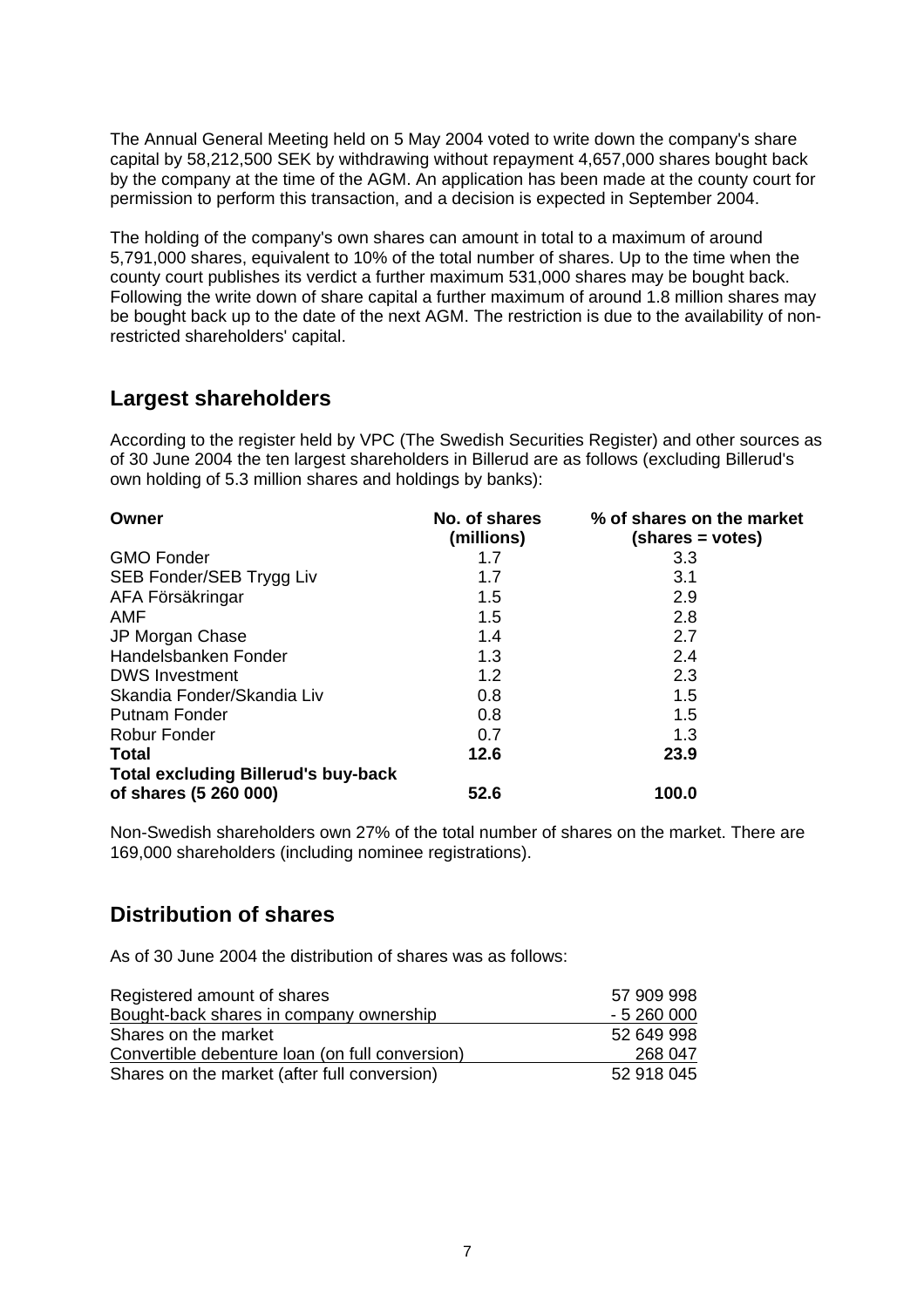## **Introduction of IFRS**

Billerud is affected by the introduction of certain International Accounting Standards (IAS) rules starting in 2005. A survey of the effects of introducing International Financial Reporting Standards (IFRS) is presented in the annual report for 2003 on page 19. In addition to the information given in the annual report, no further significant differences compared with current accounting principles have been identified.

## **Outlook**

Deliveries in the second half of the year are expected to reach around the same level as in the first half of the year. The price level for Billerud's kraft paper and containerboard is at present higher than during the first half of 2004, expressed in invoicing currencies. For market pulp, the current price is about USD 660 per tonne of long fibre sulphate. The assessment is that pulp prices will rise to the announced level of USD 670 per tonne.

Changes in currency rates, including existing hedging contracts, will have a negative impact on operating profit of around MSEK 250 in 2004 compared with 2003, whereof around MSEK 100 during second quarter.

Increased costs for fibre are expected to have a negative impact on the operating profit of around MSEK 70 compared with 2003. This increase will affect Billerud mainly from the third quarter.

A maintenance stoppage is planned at Karlsborg in the third quarter.

Based on the above factors Billerud is forecasting improved results in the second half of 2004 compared with the first half. Billerud's profit after financial items in 2004 is expected to reach around MSEK 800, compared to MSEK 1,042 during 2003.

Stockholm, Sweden 20 July 2004 Billerud AB (publ)

#### *The Board of Directors*

*This interim report has not been subject to verification by the company's authorised public accountants.* 

#### **Interim reports**

Third quarter 2004 21 October 2004 Financial Statement 2004 27 January 2005 First quarter 2005 26 April 2005 Second quarter 2005 26 July 2005 Third quarter 2005 26 October 2005 The AGM will be held on 3 May 2005

Billerud AB (publ) Box 703, SE-169 27 Solna, Sweden Corporate Identity Number 556025-5001 Tel +46 8 553 335 00 Fax +46 8 553 335 80 E-mail: info@billerud.com Internet website: http://www.billerud.com

*Billerud is a packaging paper company with a business concept to supply customers with innovative and high quality packaging paper. A consistent concentration on attractive market segments and a strong customer focus are cornerstones of Billerud's strategy. Billerud focuses on kraft paper and containerboard and has a world-leading position within several product segments. The company's production units are among the most cost-efficient in Europe for these products.*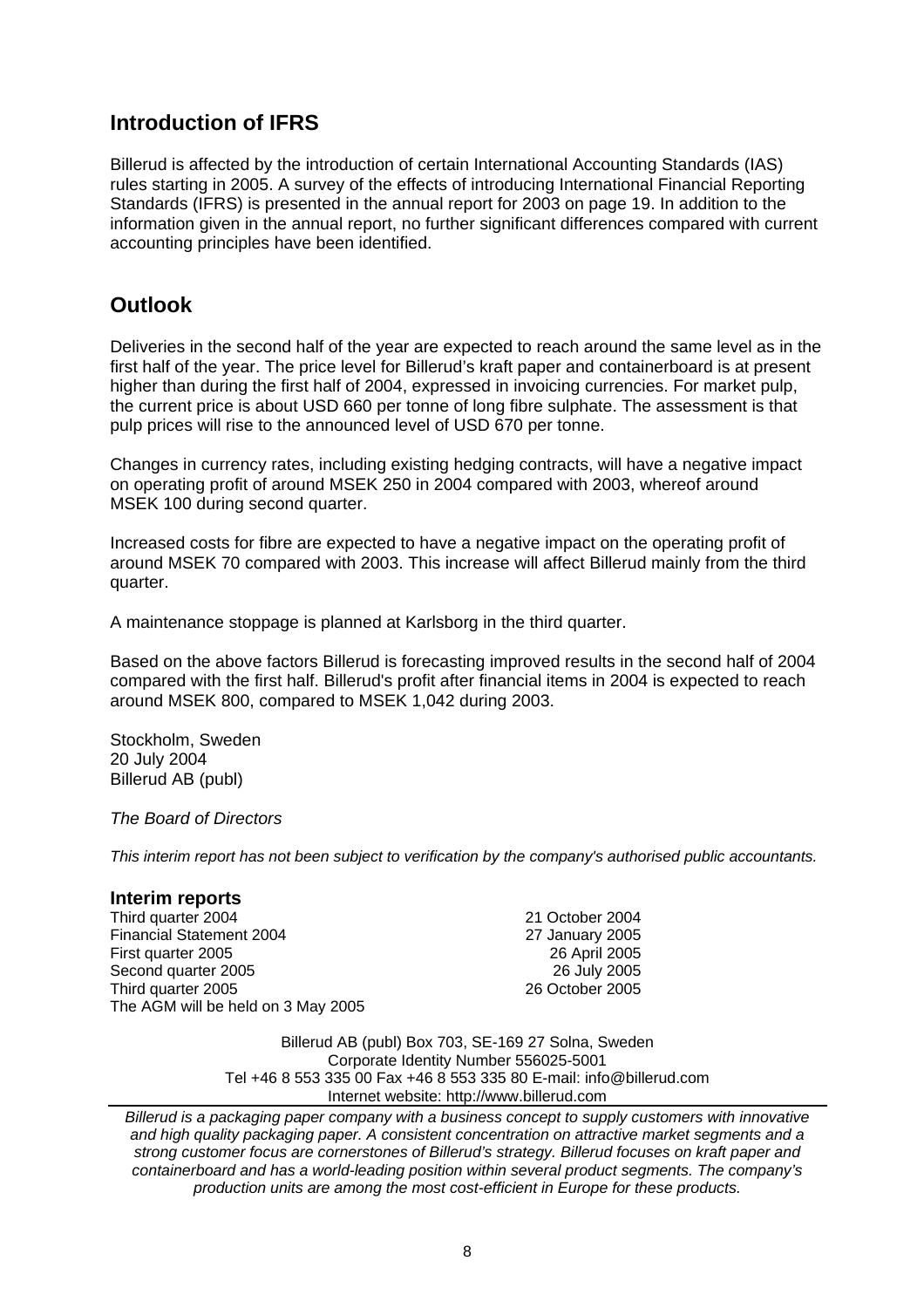## **Supplement**

## **Billerud Group**

#### **Accounting principles**

*The accounts are prepared in accordance with the recommendations of the Swedish Financial Accounting Standards Council, and this report is drawn up in accordance with the Council's recommendation RR20. Concerning recommendation RR25 (Reporting*  for segments – line of business and geographic area) see comments under Product areas on page 5 of this report. Most of *Billerud's pension plans are benefit-related. From 2004 Billerud will implement recommendation RR29 – Remuneration to employees. These rules are based on IAS 19 and the effect of changing principles has been reported directly under shareholders' equity as of 1 January 2004. Adapting to this recommendation is described in the specification of the change in shareholders' equity below. For details of accounting principles and definitions of key figures, see the 2003 Annual Report pages 46-49 and page 57.* 

| <b>Profit and Loss Account</b>                           |         | 3 months  |         | 6 months | <b>Full year</b> |         |
|----------------------------------------------------------|---------|-----------|---------|----------|------------------|---------|
|                                                          | Apr-Jun | Jan-March | Apr-Jun | Jan-Jun  | Jan-Jun          | Jan-Dec |
| <b>MSEK</b>                                              | 2004    | 2004      | 2003    | 2004     | 2003             | 2003    |
| Net turnover                                             | 1764    | 1820      | 1 731   | 3 5 8 4  | 3575             | 6992    |
| Other income                                             | 2       | 2         | 2       | 4        | 4                | 10      |
| <b>Operating income</b>                                  | 1766    | 1822      | 1733    | 3588     | 3579             | 7 0 0 2 |
| Raw materials and consumables                            | -651    | -665      | -605    | $-1316$  | $-1216$          | $-2439$ |
| Change in stock                                          | $-11$   | $-36$     | 31      | -47      | $-2$             | 28      |
| Other external expenses                                  | -472    | -476      | $-446$  | -948     | $-964$           | $-1869$ |
| Staff expenses                                           | $-367$  | $-319$    | $-334$  | -686     | -626             | $-1224$ |
| Depreciation                                             | $-104$  | $-101$    | $-95$   | $-205$   | -190             | $-380$  |
| <b>Operating expenses</b>                                | $-1605$ | $-1597$   | $-1449$ | $-3202$  | -2 998           | $-5884$ |
| <b>Operating profit</b>                                  | 161     | 225       | 284     | 386      | 581              | 1 1 1 8 |
| <b>Financial items</b>                                   | $-21$   | $-20$     | $-18$   | $-41$    | -39              | $-76$   |
| <b>Profit after financial items</b>                      | 140     | 205       | 266     | 345      | 542              | 1 0 4 2 |
| Tax                                                      | $-39$   | -58       | -76     | -97      | -152             | -294    |
| Net profit for the period                                | 101     | 147       | 190     | 248      | 390              | 748     |
| Earnings per share, SEK<br>Earnings per share after full | 1.91    | 2.73      | 3.30    | 4.64     | 6.75             | 13.13   |
| conversion, SEK                                          | 1.90    | 2.72      | 3.29    | 4.63     | 6.73             | 13.09   |

#### **Balance sheet**

|                                                           | 30 June  | 30 June  | 31 March  | 31 Dec    |
|-----------------------------------------------------------|----------|----------|-----------|-----------|
| <b>MSEK</b>                                               | 2004     | 2003     | 2004      | 2003      |
| <b>Fixed assets</b>                                       | 4567     | 4419     | 4 5 20    | 4 3 6 4   |
| <b>Stocks</b>                                             | 710      | 688      | 704       | 690       |
| Accounts receivable                                       | 1 1 9 7  | 1 1 4 3  | 1 2 2 6   | 1 0 8 3   |
| Other current assets                                      | 183      | 178      | 155       | 154       |
| Cash, bank balances and short term investments            | 543      | 279      | 679       | 353       |
| <b>Total assets</b>                                       | 7 200    | 6707     | 7 2 8 4   | 6644      |
|                                                           |          |          |           |           |
| Shareholders' equity                                      | 2928     | 3 1 9 5  | 3 2 4 5   | 3 2 0 4   |
| Interest-bearing provisions                               | 121      | 96       | 123       | 108       |
| Non-interest-bearing provisions                           | 1 006    | 694      | 1 0 1 7   | 973       |
| Interest-bearing liabilities                              | 2006     | 1728     | 1867      | 1470      |
| Accounts payable                                          | 495      | 354      | 414       | 383       |
| Other, non-interest-bearing liabilities                   | 644      | 640      | 618       | 506       |
| Total sharholders' equity, provisions and liabilities     | 7 200    | 6707     | 7 2 8 4   | 6644      |
|                                                           |          |          |           |           |
| Specification of change in equity                         | Jan-June | Jan-June | Jan-March | Full year |
| <b>MSEK</b>                                               | 2004     | 2003     | 2004      | 2003      |
| Opening equity                                            | 3 2 0 4  | 3 2 3 3  | 3 2 0 4   | 3 2 3 3   |
| Adapting to recommendation RR 29 of the Swedish Financial |          |          |           |           |
| <b>Accounting Standards Council</b>                       | -10      |          | -10       |           |
| Adjusted opening equity                                   | 3 1 9 4  | 3 2 3 3  | 3 1 9 4   | 3 2 3 3   |
| Net profit for the period                                 | 248      | 390      | 147       | 748       |
| Dividend                                                  | $-346$   | $-376$   |           | $-376$    |
| Share buy-back                                            | $-168$   | $-52$    | -96       | $-401$    |
| <b>Closing equity</b>                                     | 2928     | 3 1 9 5  | 3 2 4 5   | 3 2 0 4   |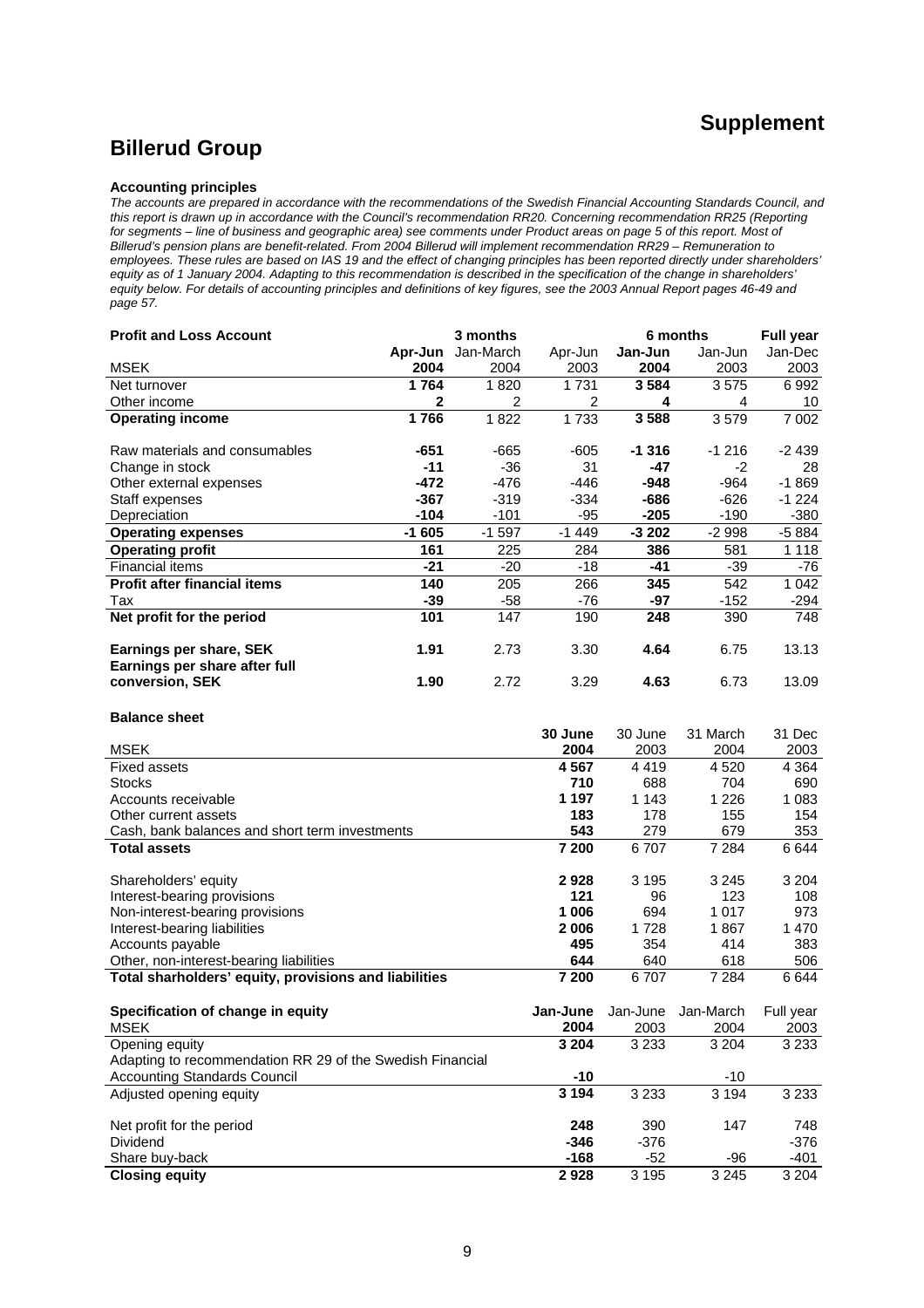| <b>Cash Flow Statement</b><br>MSEK                         | Jan-June<br>2004 | Jan-June<br>2003 | April-June<br>2004 | Full year<br>2003 |
|------------------------------------------------------------|------------------|------------------|--------------------|-------------------|
| Operating surplus, etc 1)                                  | 591              | 772              | 260                | 1494              |
| Change in working capital, etc.                            | 95               | -34              | 60                 | 79                |
| Net financial items, taxes, etc.                           | -65              | -179             | $-25$              | $-201$            |
| Cash flow form operating activities                        | 621              | 559              | 295                | 1 372             |
| Investment in fixed assets                                 | -232             | $-249$           | -153               | -381              |
| Acquisition of Henry Cooke Ltd<br>Disposal of fixed assets | -222<br>2        | 1                |                    |                   |
| <b>Cash flow from investment activities</b>                | $-452$           | $-248$           | $-152$             | $-380$            |
|                                                            |                  |                  |                    |                   |
| Changes in interest-bearing debt                           | 535              | $-200$           | 139                | -458              |
| Dividend                                                   | -346             | -376             | -346               | -376              |
| Share buy-back                                             | -168             | -52              | -72                | -401              |
| Cash flow from financing activities                        | 21               | -628             | -279               | $-1235$           |
| Total cash flow (= change in liquid assets)                | 190              | $-317$           | $-136$             | -243              |
| Liquid assets at the beginning of the year                 | 353              | 596              | 679                | 596               |
| <b>Total cash flow</b>                                     | 190              | -317             | -136               | -243              |
| Liquid assets at the end of the period                     | 543              | 279              | 543                | 353               |

1) The amount for the January-June period includes an operating surplus of MSEK 386 and returned depreciation of MSEK 205.

| <b>Key figures</b>                                | Jan-June<br>2004 | Jan-June<br>2003 | Jan-March<br>2004 | Full year<br>2003 |
|---------------------------------------------------|------------------|------------------|-------------------|-------------------|
| Margins                                           |                  |                  |                   |                   |
| Gross margin, %                                   | 16               | 22               | 18                | 21                |
| Operating margin, %                               | 11               | 16               | 12                | 16                |
|                                                   |                  |                  |                   |                   |
| Return (rolling 12 months)                        |                  |                  |                   |                   |
| Return on capital employed, %                     | 20               | 27               | 23                | 24                |
| Return on equity, %                               | 19               | 27               | 21                | 23                |
| Return on equity after full conversion, %         | 19               | 27               | 21                | 23                |
|                                                   |                  |                  |                   |                   |
| Capital structue at end of period                 |                  |                  |                   |                   |
| Capital employed, MSEK                            | 4 506            | 4 7 4 0          | 4551              | 4 4 2 4           |
| Shareholders equity, MSEK                         | 2928             | 3 1 9 5          | 3 2 4 5           | 3 2 0 4           |
| Interest-bearing net debt, MSEK                   | 1579             | 1 5 4 5          | 1 306             | 1 2 2 0           |
| Net debtequity ratio, times                       | 0.54             | 0.48             | 0.40              | 0.38              |
| Net debt/euity ratio after full conversion, times | 0.52             | 0.47             | 0.39              | 0.37              |
| Equity ratio, %                                   | 41               | 48               | 45                | 48                |
| Equity ratio after full conversion, %             | 41               | 48               | 45                | 49                |
|                                                   |                  |                  |                   |                   |
| Per share                                         |                  |                  |                   |                   |
| Profit per share, SEK                             | 4.64             | 6.75             | 2.73              | 13.13             |
| Average no. of shares, '000                       | 53 393           | 57 805           | 53 800            | 56 990            |
| Earnings per share after full conversion, SEK     | 4.63             | 6.73             | 2.72              | 13.09             |
| Average no. of shares, '000                       | 53 661           | 58 074           | 54 068            | 57 258            |
|                                                   |                  |                  |                   |                   |
| Per share at end of period                        |                  |                  |                   |                   |
| Equity per share, SEK                             | 55.61            | 55.69            | 60.93             | 58.19             |
| No. of shares, '000                               | 52 650           | 57 374           | 53 253            | 54 128            |
| Equity per share after full conversion, SEK       | 55.87            | 55.92            | 61.16             | 59.42             |
| No. of shares, '000                               | 52 918           | 57 642           | 53 521            | 54 396            |
|                                                   |                  |                  |                   |                   |
| Gross investments, MSEK                           | 232              | 249              | 79                | 381               |
| Acquisition of Henry Cooke Ltd                    | 222              |                  | 222               |                   |
| Average number of employees                       | 2 5 5 8          | 2 388            | 2 4 6 3           | 2418              |